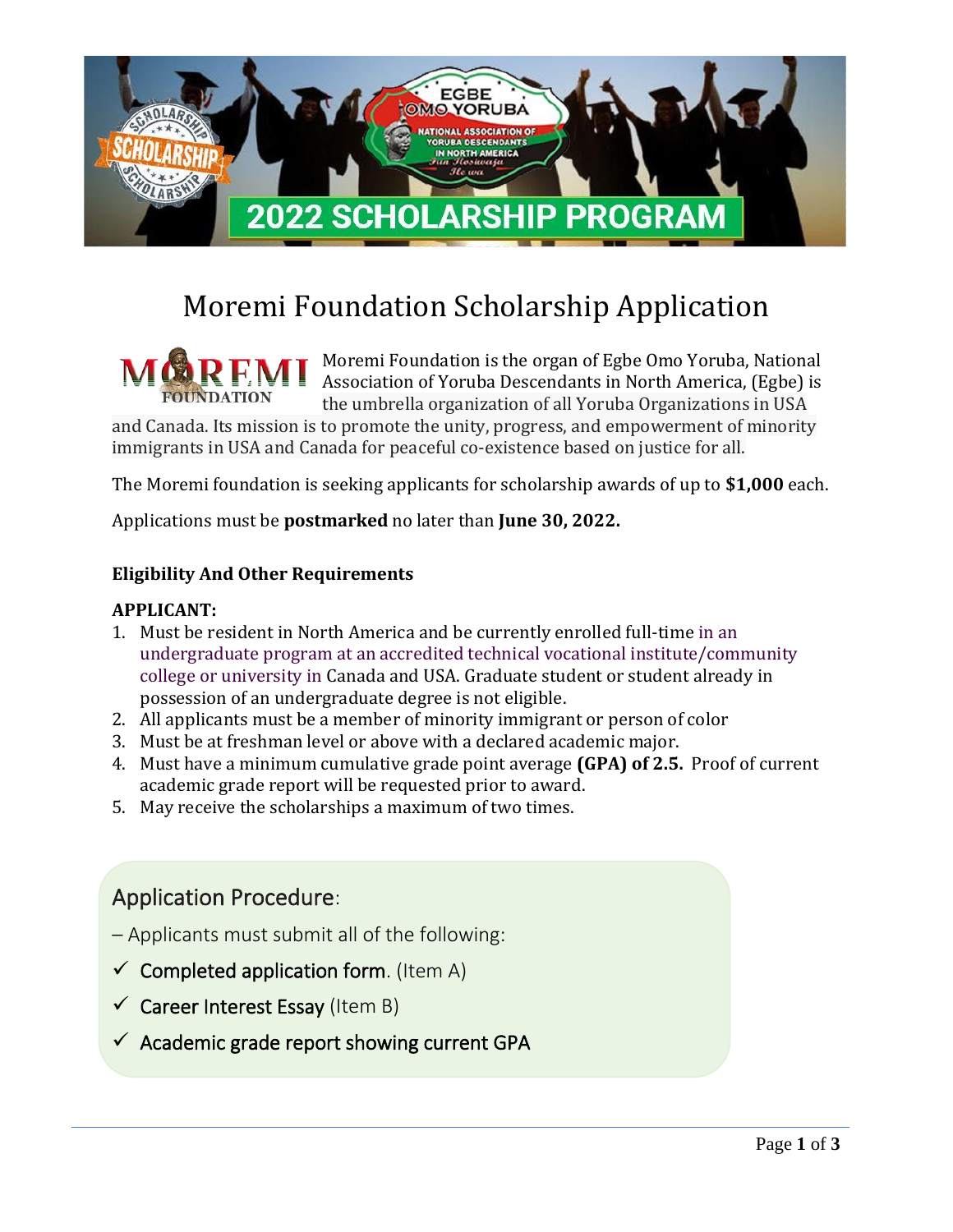## **A. STUDENT APPLICATION**

(Please print or type)

| First                                                                                                                                                     | Middle |                                                                                                                       | Last     |
|-----------------------------------------------------------------------------------------------------------------------------------------------------------|--------|-----------------------------------------------------------------------------------------------------------------------|----------|
| 2. Gender: Male Female                                                                                                                                    |        |                                                                                                                       |          |
| <b>3.</b> Name of Current Institute/College/University:                                                                                                   |        |                                                                                                                       |          |
| 4. Campus Location                                                                                                                                        |        |                                                                                                                       |          |
|                                                                                                                                                           |        |                                                                                                                       |          |
| <b>6.</b> Academic Status as of June 1, 2022: Freshman, Sophomore, Junior Senior;<br>(Note - Applicants must be Freshman, - senior level to be eligible.) |        |                                                                                                                       |          |
| 7. Number of Completed Credit Hours as of <b>June. 1, 2022:</b>                                                                                           |        |                                                                                                                       |          |
|                                                                                                                                                           |        |                                                                                                                       |          |
| 9. Current Grade Point Average (G.P.A.): ____________                                                                                                     |        |                                                                                                                       |          |
| 10. Institute/College/University Residence Phone Number:                                                                                                  |        |                                                                                                                       |          |
| 11. Your Cell Phone Number:                                                                                                                               |        |                                                                                                                       |          |
| 12. E-Mail Address:                                                                                                                                       |        | <u> 1989 - Johann Barbara, martin amerikan basar dan berasal dalam berasal dalam basar dalam basar dalam basar da</u> |          |
| 13. Permanent Residence Address:                                                                                                                          |        |                                                                                                                       |          |
| <b>Street</b>                                                                                                                                             | City   | <b>State</b>                                                                                                          | Zip Code |
| 14. Citizenry (USA/Canada/Nigeria/Other (if other, state country)): ________________________________                                                      |        |                                                                                                                       |          |
| <b>15.</b> Signature $-I$ attest that all responses are accurate                                                                                          |        |                                                                                                                       |          |
|                                                                                                                                                           |        | Date:                                                                                                                 |          |